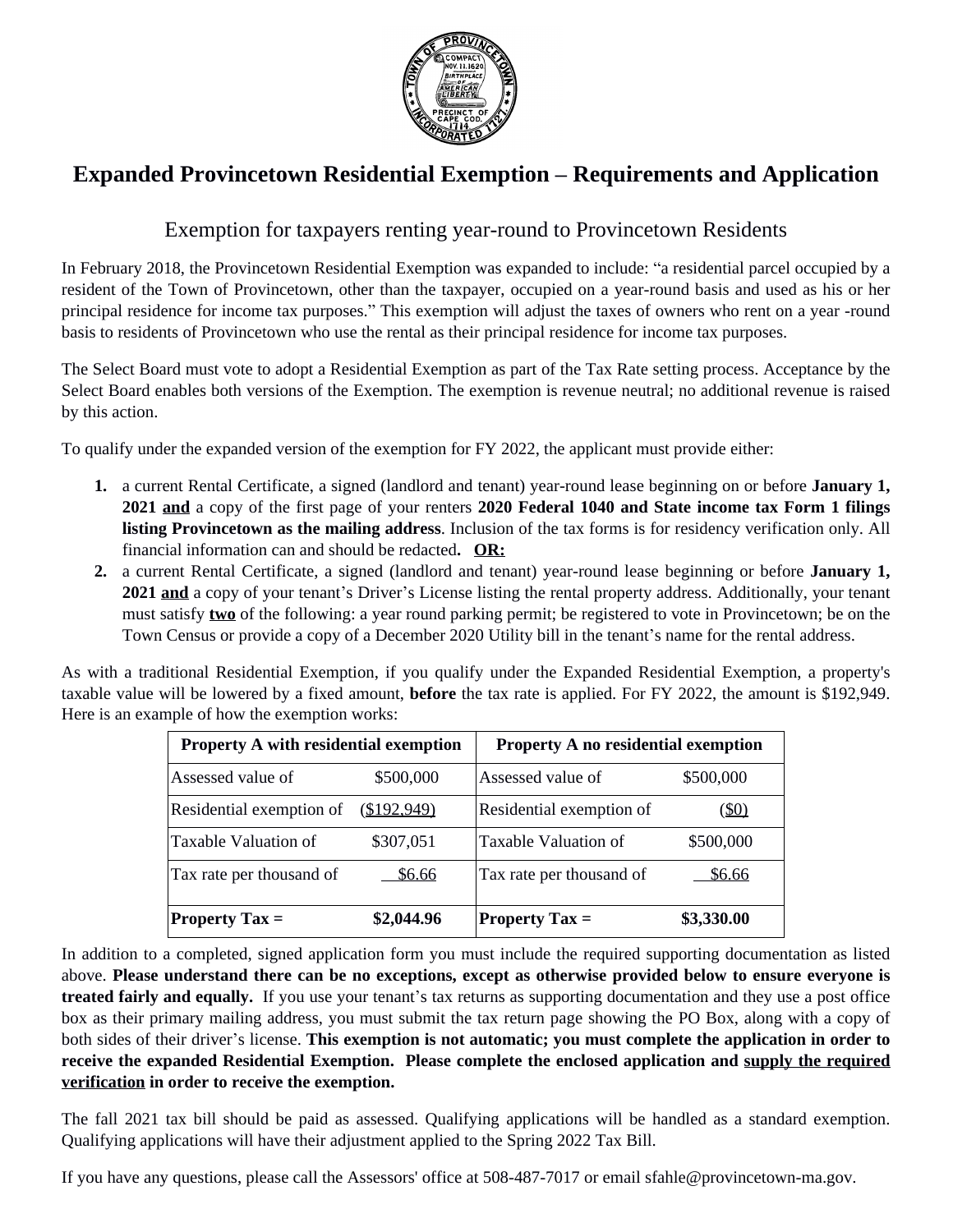# **FISCAL YEAR 2022 EXPANDED RESIDENTIAL EXEMPTION**

#### **THE COMMONWEALTH OF MASSACHUSETTS**

### **PROVINCETOWN**

All information on this form must be completed in full and required documentation must be attached in order the application to be considered complete. Under statute, the application for residential exemption must be filed no later than April 1, 2022 or 3 months after the date the actual tax bill is issued, whichever is later.

The undersigned being aggrieved by the failure to receive a residential exemption on real estate situated at

Number

for fiscal year 2022 hereby applies for such an exemption.

### **STATEMENT OF FACTS**

1) **Name(s) of record owner/taxpayers(s)**

2) **Name of Resident/Renter(s)**

3) **Date Property Acquired** 

4) Was the parcel *owned* by you and was a year-round rental agreement in place as of January 1, 2021? YES \_\_\_\_NO

**NOTE: If no, then you do not qualify for the exemption.**

**3.** 5) Please provide the required verification documentation: **a current Rental Certificate, a signed (landlord and tenant)** year-round lease beginning on or before January 1, 2021 and a copy of the first page of your renters 2020 Federal 1040 and State income tax Form 1 filings listing the above parcel as the mailing address. Inclusion of the tax forms **is for residency verification only. All financial information can and should be redacted. OR:** a current Rental Certificate, a signed (landlord and tenant) year-round lease beginning on or before **January 1, 2021 and** a copy of your tenant's Driver's License listing the rental property address. Additionally, your tenant must have **two** of the following: a year round parking permit; be registered to vote in Provincetown; be on the Town Census or provide a copy of a December 2020 Utility bill in the tenant's name for the rental address.

If the tax return shows a PO Box, please provide a copy of both sides of current driver's license along with the above verification information.

## **PLEASE READ THE FOLLOWING INFORMATION CAREFULLY!**

 **You must file your Expanded Residential Exemption application each year as we need to verify the lease and rental certificate information each year.**

**Failure to do so will result in loss of the exemption.**

Signing this form under the penalties of perjury has the legal effect of swearing under oath to the truthfulness of the information contained herein. All items on this form must be completed as indicated. In addition to other sanctions provided by law, intentional misrepresentation of facts in this application may result in disqualification of this exemption and the subsequent issuance of an omitted bill for the exempted value involved for the current fiscal *year. Verification of the truthfulness of the information contained herein may include visitation of the rental property and include an interview with the renters.*

| 9) Signature of Applicant: |  |
|----------------------------|--|
|                            |  |
| 10) Mailing Address):      |  |

Email Address:

KEY# (Assessor's Use)